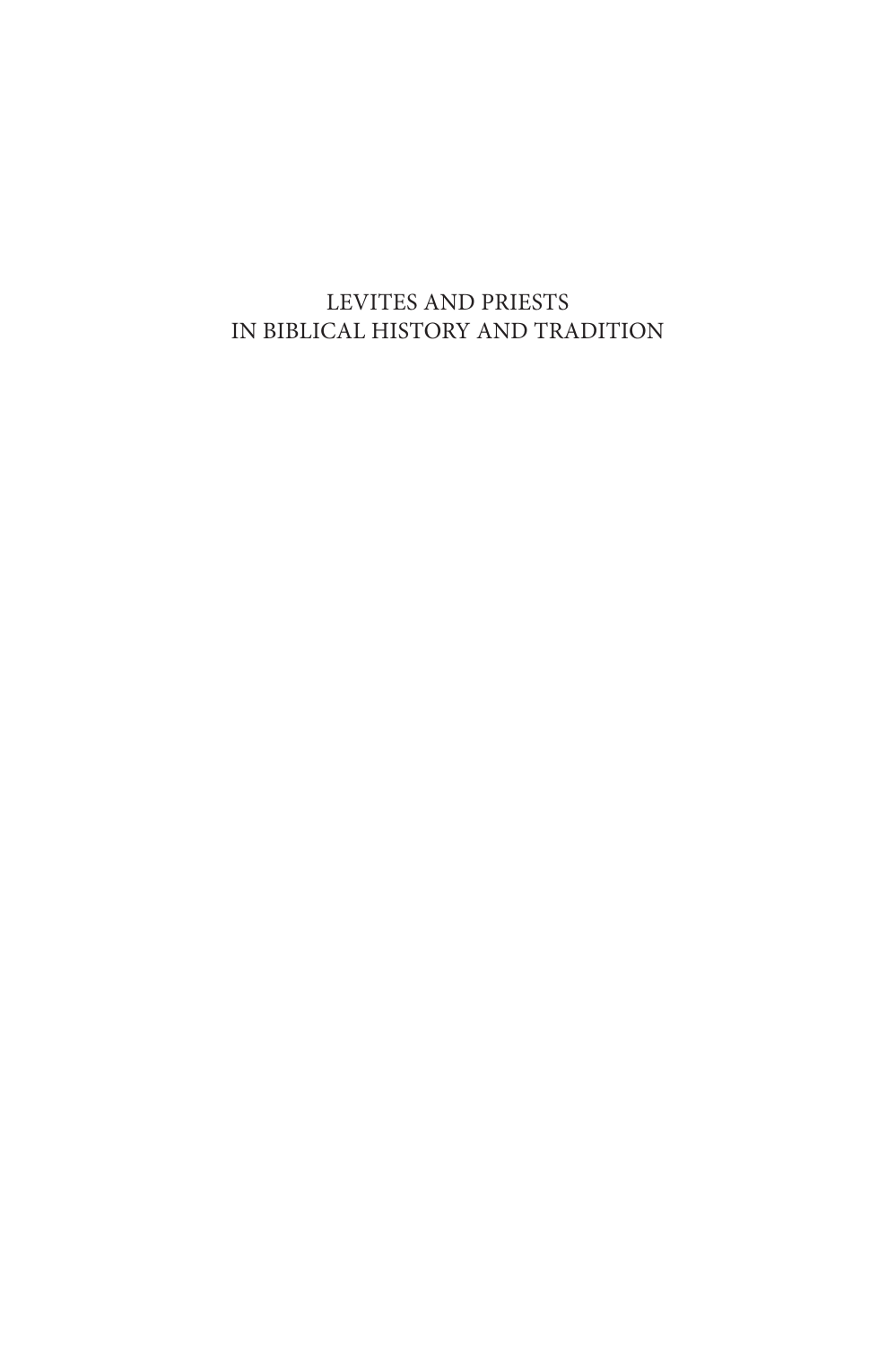

# **Society of Biblical Literature**



Ancient Israel and Its Literature

Steven L. McKenzie, General Editor

Editorial Board

Suzanne Boorer Victor H. Matthews Thomas C. Römer Benjamin D. Sommer Nili Wazana

Number 9

LEVITES AND PRIESTS IN BIBLICAL HISTORY AND TRADITION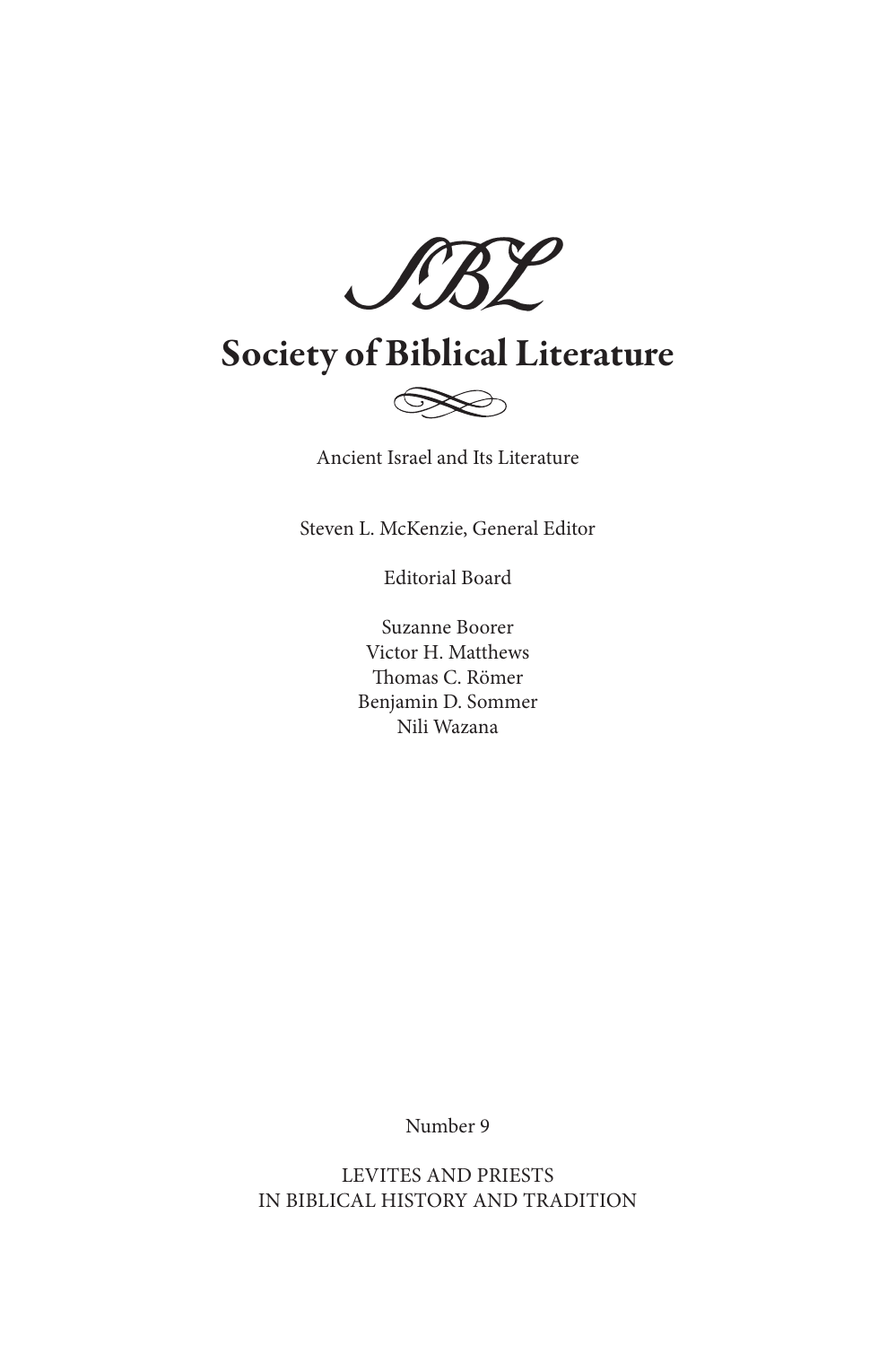# LEVITES AND PRIESTS IN BIBLICAL HISTORY AND TRADITION

Edited by

Mark A. Leuchter and Jeremy M. Hutton

Society of Biblical Literature Atlanta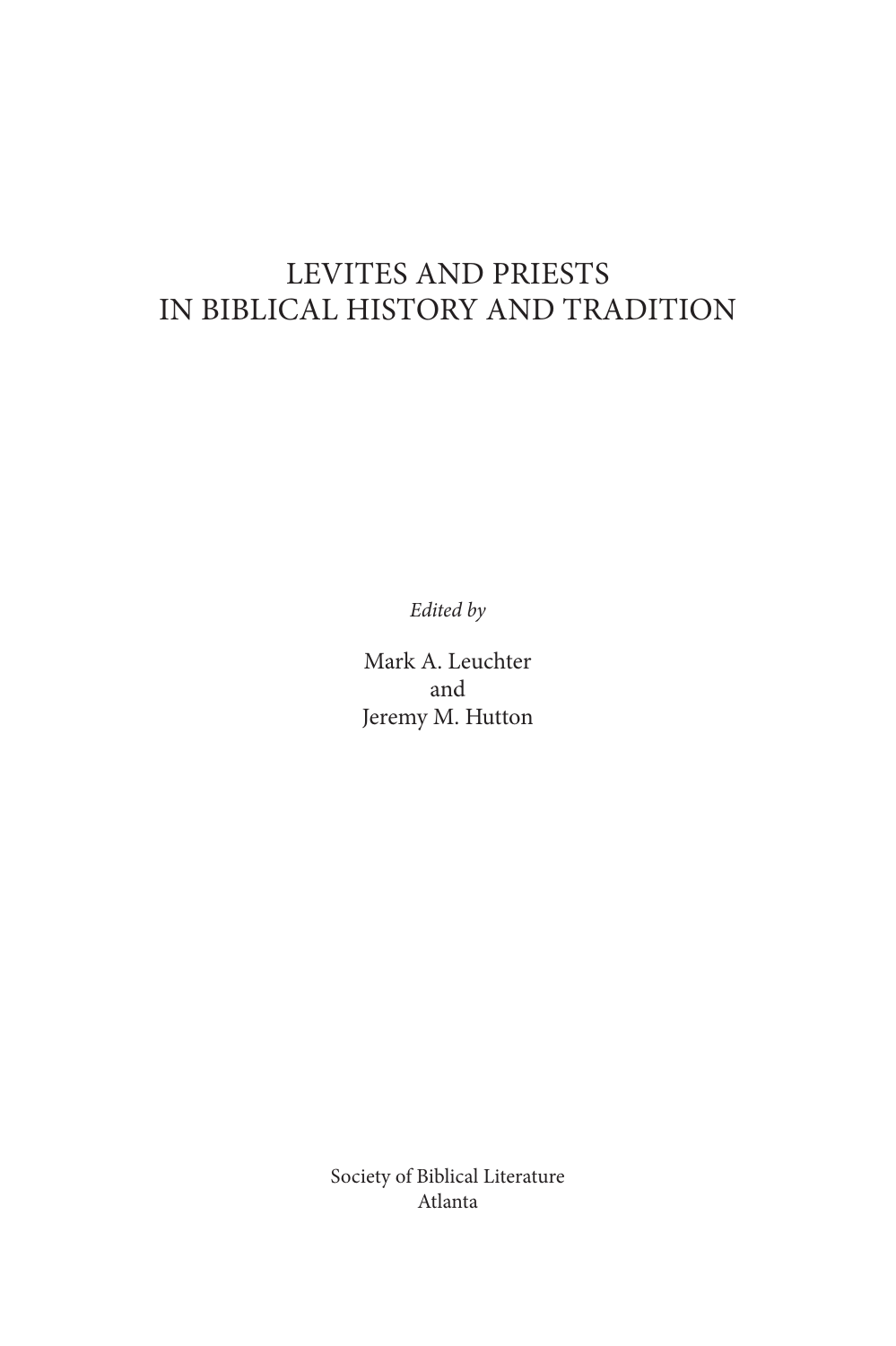#### LEVITES AND PRIESTS IN BIBLICAL HISTORY AND TRADITION

Copyright © 2011 by the Society of Biblical Literature

All rights reserved. No part of this work may be reproduced or transmitted in any form or by any means, electronic or mechanical, including photocopying and recording, or by means of any information storage or retrieval system, except as may be expressly permitted by the 1976 Copyright Act or in writing from the publisher. Requests for permission should be addressed in writing to the Rights and Permissions Office, Society of Biblical Literature, 825 Houston Mill Road, Atlanta, GA 30329 USA.

Library of Congress Cataloging-in-Publication Data

Levites and priests in biblical history and tradition : edited by Mark Leuchter and Jeremy M. Hutton.

 p. cm. — (Society of Biblical Literature ancient Israel and its literature ; v. 9) Includes bibliographical references and index.

 ISBN 978-1-58983-606-8 (paper binding : alk. paper) — ISBN 978-1-58983- 607-5 (electronic format)

 1. Priests, Jewish—History. 2. Priests, Jewish—Biblical teaching. 3. Levites. 4. Bible. O.T.—Criticism, interpretation, etc. I. Leuchter, Mark. II. Hutton, Jeremy Michael. BS1199.P7L48 2011 296.4'95—dc23

2011042390

Printed on acid-free, recycled paper conforming to ANSI/NISO Z39.48-1992 (R1997) and ISO 9706:1994 standards for paper permanence.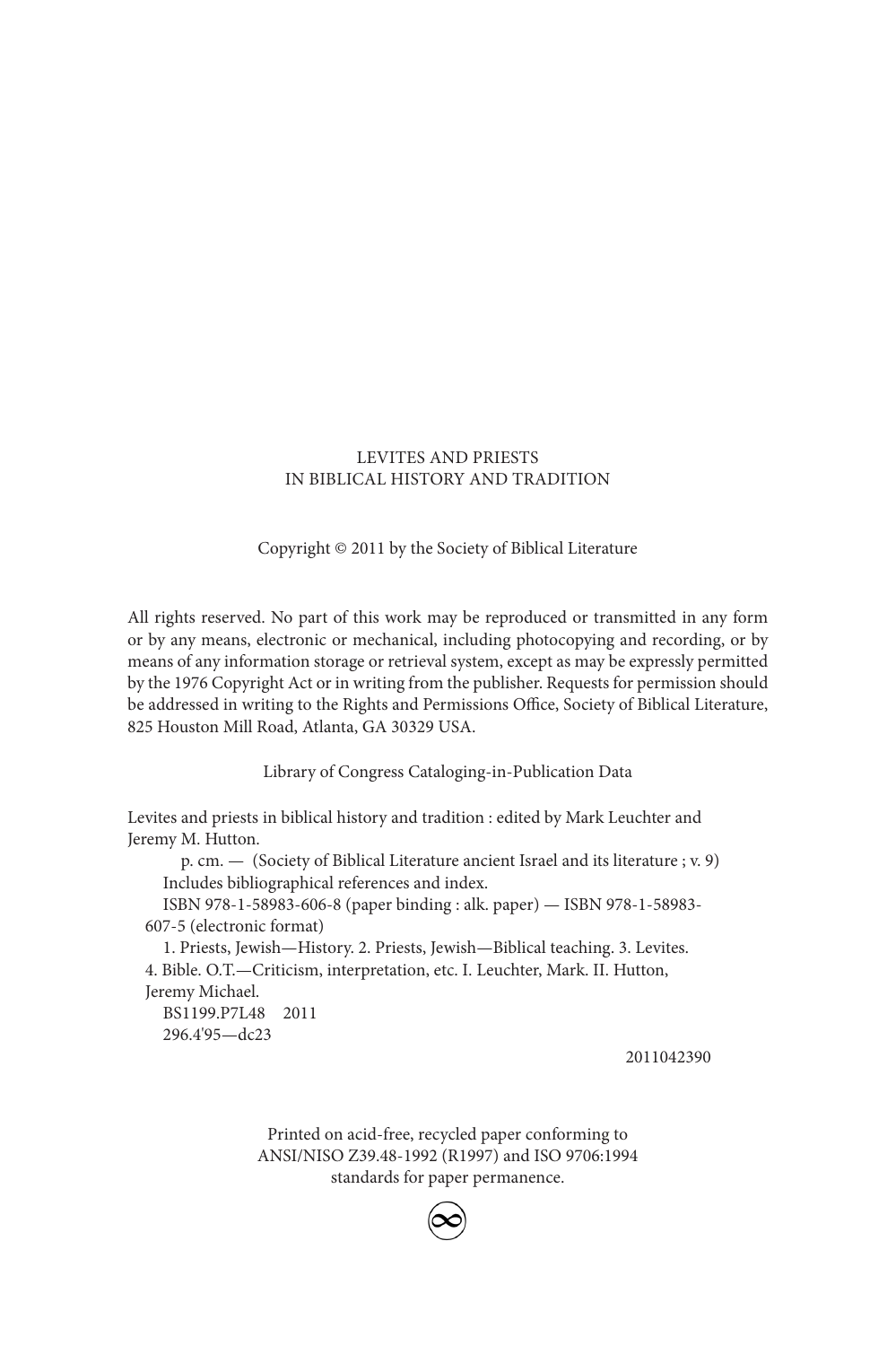# **CONTENTS**

| Mark Leuchter and Jeremy M. Hutton |  |
|------------------------------------|--|

#### Part I

#### Priests and Levites in Social Context

| Covenant Priesthood: Cross-cultural Legal and Religious Aspects<br>Ada Taggar-Cohen                                              |  |
|----------------------------------------------------------------------------------------------------------------------------------|--|
| Who Is Sacrificing at Shiloh? The Priesthoods<br>Susan Ackerman                                                                  |  |
| The Levitical Diaspora (II): Modern Perspectives<br>on the Levitical Cities Lists (A Review of Opinions)  45<br>Jeremy M. Hutton |  |
| Sarah Shectman                                                                                                                   |  |

#### Part II

#### Priests and Levites in Scriptural Context

| Joel S. Baden |  |
|---------------|--|

Between Shadow and Substance: The Historical Relationship of Tabernacle and Temple in Light of Architecture and Iconography . . . . 117 Cory D. Crawford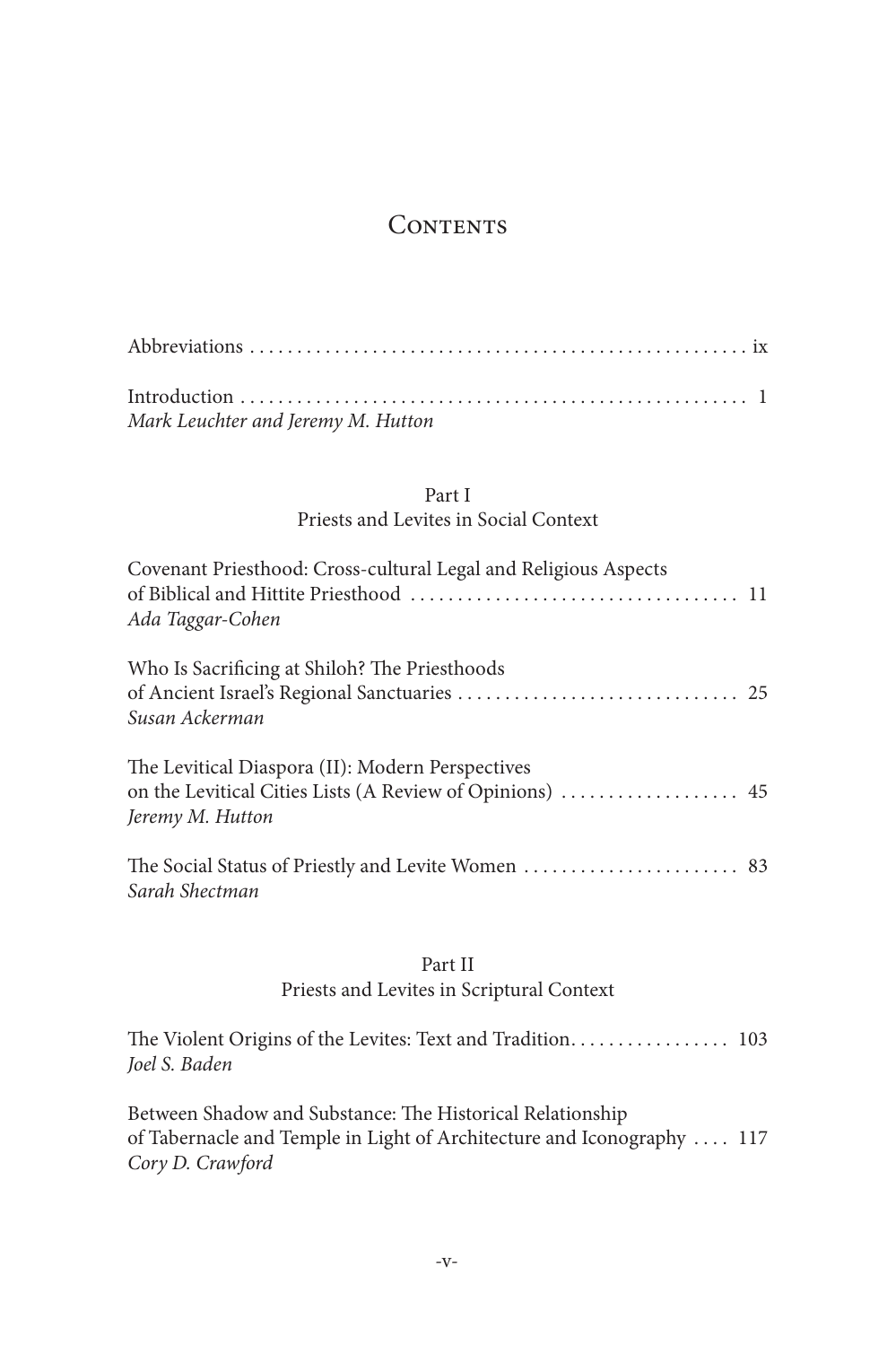#### vi CONTENTS

| What Do the "Levites in Your Gates" Have to Do                      |  |
|---------------------------------------------------------------------|--|
| with the "Levitical Priests"? An Attempt at European-North American |  |
|                                                                     |  |
| Peter Altmann                                                       |  |

Those Stubborn Levites: Overcoming Levitical Disenfranchisement..... 155 Stephen L. Cook

#### Part III

#### Priests and Levites in Exegetical Context

| Middle-Tier Levites and the Plenary Reception of Revelation  173<br>Mark A. Christian |
|---------------------------------------------------------------------------------------|
| The Cultic Status of the Levites in the Temple Scroll:<br>Jeffrey Stackert            |
| From Levite to Maśkîl in the Persian and Hellenistic Eras  215<br>Mark Leuchter       |
|                                                                                       |
|                                                                                       |
|                                                                                       |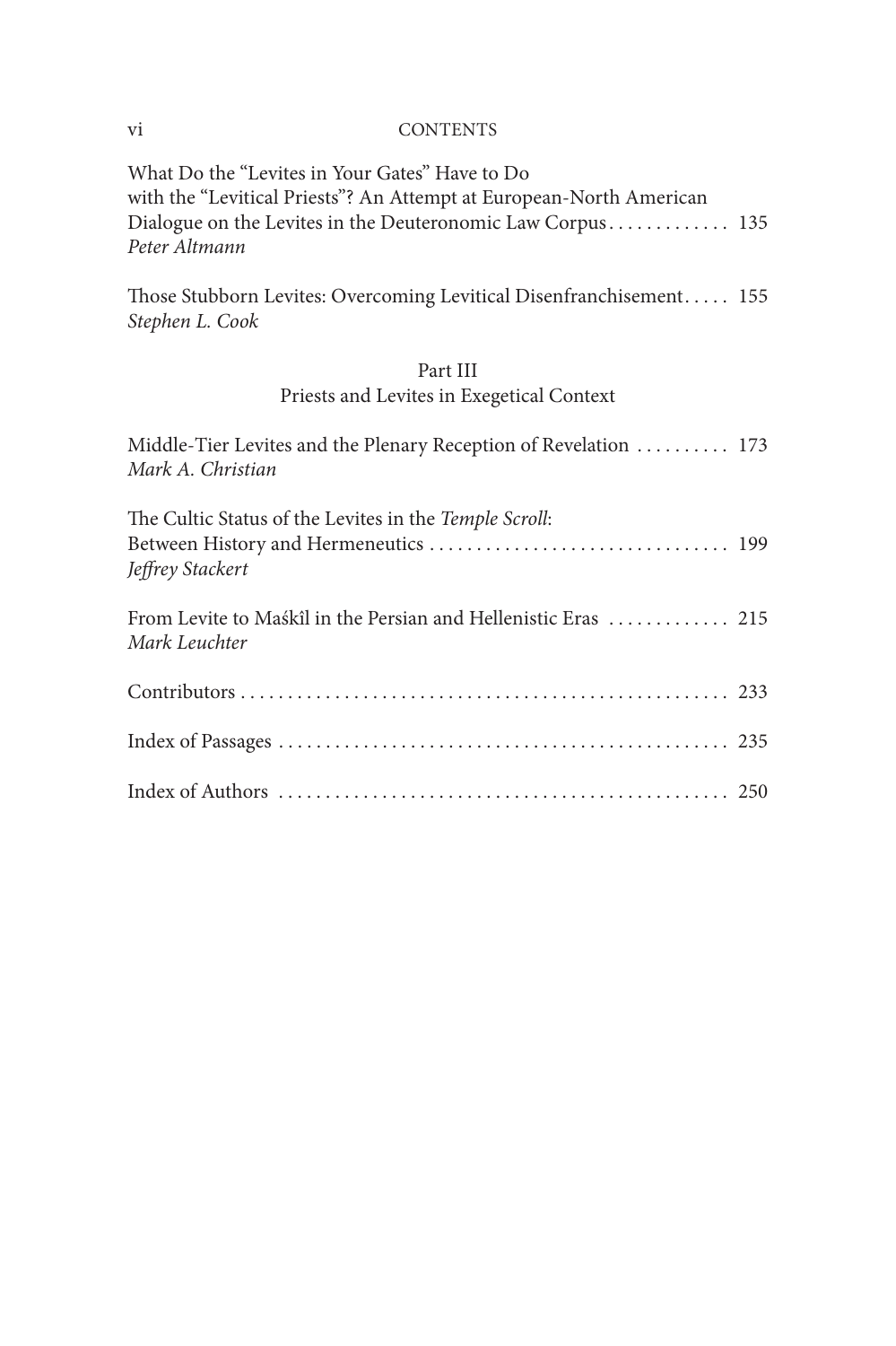### **ABBREVIATIONS**

| AB            | Anchor Bible                                                    |
|---------------|-----------------------------------------------------------------|
| <b>ABD</b>    | Anchor Bible Dictionary. Edited by David Noel Freedman. 6       |
|               | vols. New York: Doubleday, 1992.                                |
| AnBib         | Analecta biblica                                                |
| $A \circ F$   | Altorientalische Forschungen                                    |
| <b>AOAT</b>   | Alter Orient und Altes Testament                                |
| AS            | Assyriological Studies                                          |
| <b>ATD</b>    | Das Alte Testament Deutsch                                      |
| <b>AThANT</b> | Abhandlungen zur Theologie des Alten und Neuen Testaments       |
| BA            | <b>Biblical Archaeologist</b>                                   |
| <b>BASOR</b>  | Bulletin of the American Schools of Oriental Research           |
| <b>BBB</b>    | Bonner biblische Beiträge                                       |
| <b>BDB</b>    | Brown, F., S. R. Driver, and C. A. Briggs. A Hebrew and English |
|               | Lexicon of the Old Testament. Oxford: Clarendon, 1907.          |
| <b>BETL</b>   | Bibliotheca ephemeridum theologicarum lovaniensium              |
| <b>BHK</b>    | Biblica Hebraica. Edited by R. Kittel. Stuttgart: Württember-   |
|               | gische Bibelanstalt, 1905-6; multiple editions.                 |
| <b>BJS</b>    | Brown Judaic Studies                                            |
| <b>BKAT</b>   | Biblischer Kommentar. Altes Testament                           |
| BN            | <b>Biblische Notizen</b>                                        |
| BO -          | Bibliotheca orientalis                                          |
| <b>BWANT</b>  | Beiträge zur Wissenschaft vom Alten und Neuen Testament         |
| BZ            | Biblische Zeitschrift                                           |
| <b>BZABR</b>  | Beihefte zur Zeitschrift für altorientalische und biblische     |
|               | Rechtsgeschichte                                                |
| <b>BZAW</b>   | Beihefte zur Zeitschrift für die alttestamentliche Wissenschaft |
| <b>CBC</b>    | Cambridge Bible Commentary                                      |
| CBQ           | Catholic Biblical Quarterly                                     |
| CC            | <b>Continental Commentaries</b>                                 |
| <b>CHANE</b>  | Culture and History of the Ancient Near East                    |
| ConBOT        | Coniectanea biblica: Old Testament Series                       |
| COS           | The Context of Scripture. Edited by William W. Hallo. 3 vols.   |
|               | Leiden: Brill, 1997-2002.                                       |
| <b>CTH</b>    | Catalogue des Textes Hittites                                   |
| <b>DJD</b>    | Discoveries in the Judaean Desert                               |
| <b>DSD</b>    | Dead Sea Discoveries                                            |
| Eothen        | Eothen: Collana di studi sulle civiltà dell'Oriente antico      |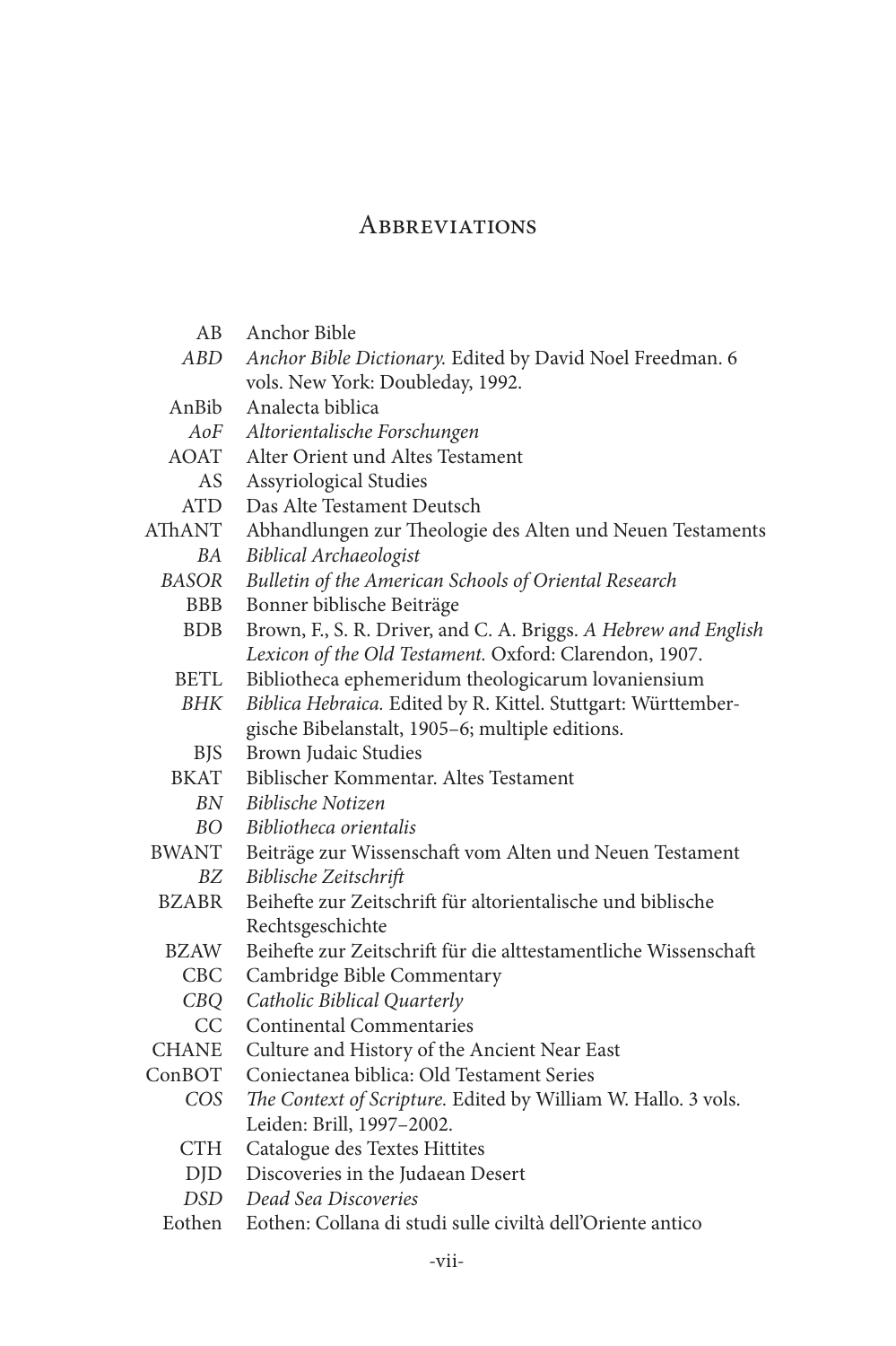| ErIsr          | Eretz Israel                                                                                                                                                                                                    |
|----------------|-----------------------------------------------------------------------------------------------------------------------------------------------------------------------------------------------------------------|
| FAT            | Forschungen zum Alten Testament                                                                                                                                                                                 |
| <b>FRLANT</b>  | Forschungen zur Religion und Literatur des Alten und Neuen<br><b>Testaments</b>                                                                                                                                 |
| <b>GAT</b>     | Grundrisse zum Alten Testament                                                                                                                                                                                  |
| <b>HALOT</b>   |                                                                                                                                                                                                                 |
|                | Koehler, L., W. Baumgartner, and J. J. Stamm, The Hebrew and<br>Aramaic Lexicon of the Old Testament. Translated and edited<br>under the supervision of M. E. J. Richardson. 4 vols. Leiden:<br>Brill, 1994-99. |
| <b>HAT</b>     | Handbuch zum Alten Testament                                                                                                                                                                                    |
| <b>HBM</b>     | Hebrew Bible Monographs                                                                                                                                                                                         |
| HdO            | Handbuch der Orientalistik                                                                                                                                                                                      |
| HKAT           | Handkommentar zum Alten Testament                                                                                                                                                                               |
| HSM            | Harvard Semitic Monographs                                                                                                                                                                                      |
| HThKAT         | Herders theologischer Kommentar zum Alten Testament                                                                                                                                                             |
| HTR            | Harvard Theological Review                                                                                                                                                                                      |
| HUCA           | Hebrew Union College Annual                                                                                                                                                                                     |
| <b>IBHS</b>    | An Introduction to Biblical Hebrew Syntax. B. K. Waltke and                                                                                                                                                     |
|                | M. O'Connor. Winona Lake, Ind.: Eisenbrauns, 1990.                                                                                                                                                              |
| ICC            | <b>International Critical Commentary</b>                                                                                                                                                                        |
| <b>JANER</b>   | Journal of Ancient Near Eastern Religions                                                                                                                                                                       |
| <i>JANES</i>   | Journal of the Ancient Near Eastern Society                                                                                                                                                                     |
| JAOS           | Journal of the American Oriental Society                                                                                                                                                                        |
| JB             | Jerusalem Bible                                                                                                                                                                                                 |
| JBL            | Journal of Biblical Literature                                                                                                                                                                                  |
| JHS            | Journal of Hebrew Scriptures                                                                                                                                                                                    |
| $J\!JTP$       | Journal of Jewish Thought and Philosophy                                                                                                                                                                        |
| <b>JNES</b>    | Journal of Near Eastern Studies                                                                                                                                                                                 |
| <b>JSJ</b>     | Journal for the Study of Judaism in the Persian, Hellenistic, and                                                                                                                                               |
|                | Roman Periods                                                                                                                                                                                                   |
| <b>JSOT</b>    | Journal for the Study of the Old Testament                                                                                                                                                                      |
| <b>JSOTSup</b> | Journal for the Study of the Old Testament: Supplement Series                                                                                                                                                   |
| <i>JSP</i>     | Journal for the Study of the Pseudepigrapha                                                                                                                                                                     |
| <b>JSPSup</b>  | Journal for the Study of the Pseudepigrapha: Supplement                                                                                                                                                         |
|                | Series                                                                                                                                                                                                          |
| <b>KHAT</b>    | Kurzer Handkommentar zum Alten Testament                                                                                                                                                                        |
| <b>KUB</b>     | Keilschrifturkunden aus Boghazköi                                                                                                                                                                               |
| <b>LHBOTS</b>  | Library of Hebrew Bible/Old Testament Studies                                                                                                                                                                   |
| <b>NAB</b>     | New American Bible                                                                                                                                                                                              |
| <b>NCB</b>     | New Century Bible                                                                                                                                                                                               |
| <b>NEAEHL</b>  | The New Encyclopedia of Archaeological Excavations in the Holy                                                                                                                                                  |
|                | Land. Edited by E. Stern. 4 vols. Jerusalem: Israel Exploration                                                                                                                                                 |
|                | Society and Carta; New York: Simon & Schuster, 1993.                                                                                                                                                            |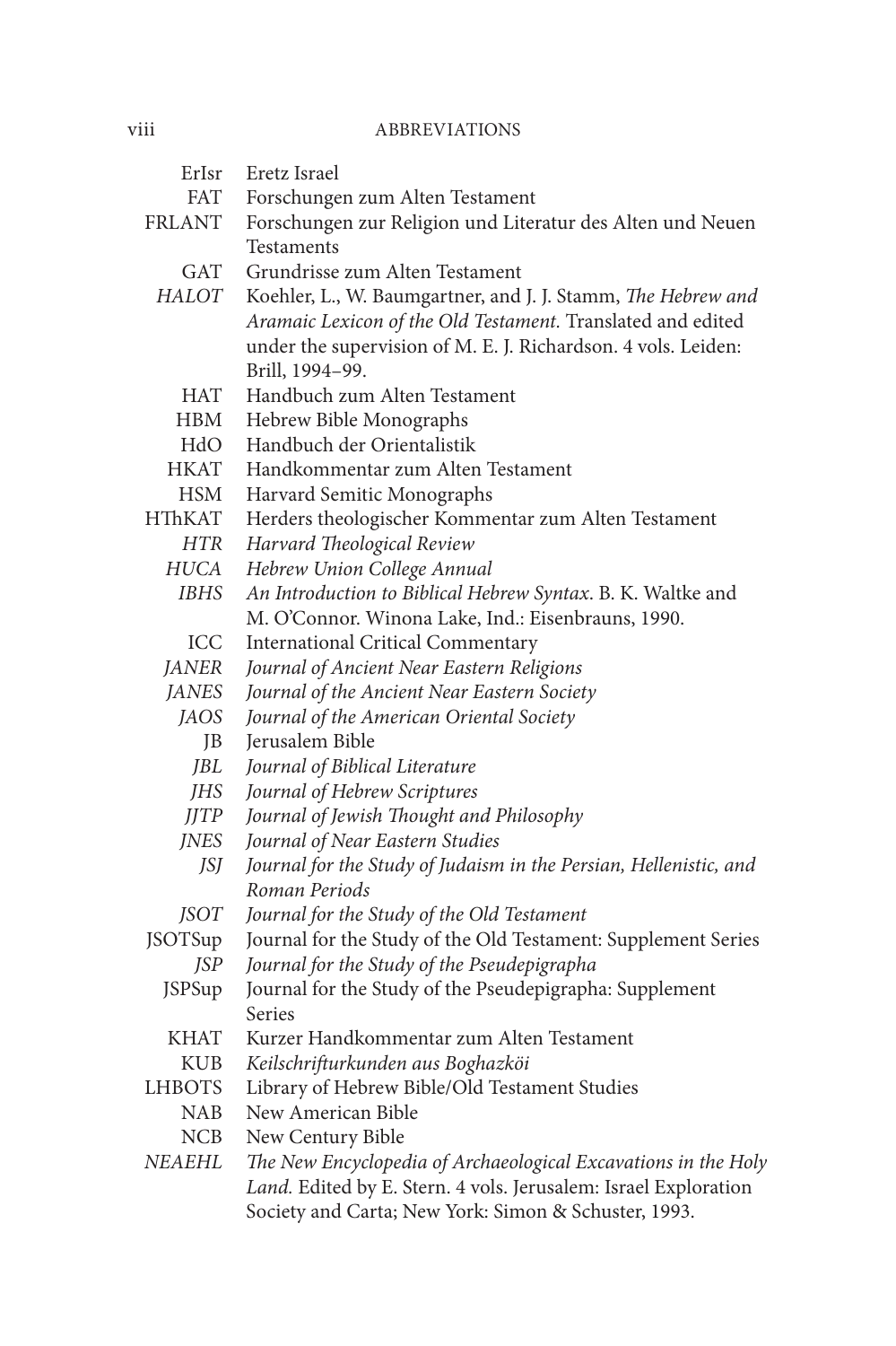#### ABBREVIATIONS ix

| <b>NEB</b>                | New English Bible                                                          |
|---------------------------|----------------------------------------------------------------------------|
| <b>NET</b>                | New English Translation                                                    |
| NICOT                     | New International Commentary on the Old Testament                          |
| <b>NIDB</b>               | The New Interpreter's Dictionary of the Bible. Edited by                   |
|                           | Katharine Doob Sakenfeld. 5 vols. Nashville: Abingdon,                     |
|                           | $2006 - 9.$                                                                |
| <b>NJB</b>                | New Jerusalem Bible                                                        |
| <b>NJPS</b>               | Tanakh: The Holy Scriptures. The New JPS Translation according             |
|                           | to the Traditional Hebrew Text                                             |
| <b>NLT</b>                | New Living Translation                                                     |
| <b>NRSV</b>               | New Revised Standard Version                                               |
| OBO –                     | Orbis biblicus et orientalis                                               |
| ÖBS                       | Österreichische biblische Studien                                          |
| <b>OEANE</b>              | The Oxford Encyclopedia of Archaeology in the Near East.                   |
|                           | Edited by E. M. Meyers. New York: Oxford University Press,                 |
|                           | 1997.                                                                      |
| <b>OLA</b>                | Orientalia lovaniensia analecta                                            |
| <b>OTE</b>                | Old Testament Essays                                                       |
| <b>OTL</b>                | Old Testament Library                                                      |
| OTM                       | Oxford Theological Monographs                                              |
| <b>OTS</b>                | Oudtestamentische Studiën                                                  |
| PEQ                       | Palestine Exploration Quarterly                                            |
| РJ                        | Palästina-Jahrbuch                                                         |
| RB                        | Revue biblique                                                             |
| RBL                       | Review of Biblical Literature                                              |
| <b>REB</b>                | Revised English Bible                                                      |
| RevQ                      | Revue de Qumran                                                            |
| RGG                       | Religion in Geschichte und Gegenwart. Rev. ed. Edited by Hans              |
|                           | Dieter Betz et al. 8 vols. Tübingen: Mohr Siebeck, 1998-2005.              |
| <b>RSV</b>                | <b>Revised Standard Version</b>                                            |
| SAHL                      | Studies in the Archaeology and History of the Levant                       |
| SAOC                      | Studies in Ancient Oriental Civilizations                                  |
| SBLABS                    | Society of Biblical Literature Archaeology and Biblical Studies            |
| SBLAIL                    | Society of Biblical Literature Ancient Israel and Its Literature           |
| <b>SBLDS</b>              | Society of Biblical Literature Dissertation Series                         |
| SBLEJL                    | Society of Biblical Literature Early Judaism and Its Literature            |
| <b>SBLRBS</b>             | Society of Biblical Literature Resources for Biblical Study                |
| SBLStBL                   | Society of Biblical Literature Studies in Biblical Literature              |
| <b>SBLWAW</b>             | Society of Biblical Literature Writings from the Ancient World             |
| <b>SBT</b><br><b>SBTS</b> | Studies in Biblical Theology<br>Sources for Biblical and Theological Study |
| SEÅ                       | Svensk exegetisk årsbok                                                    |
|                           |                                                                            |

SHANE Studies in the History of the Ancient Near East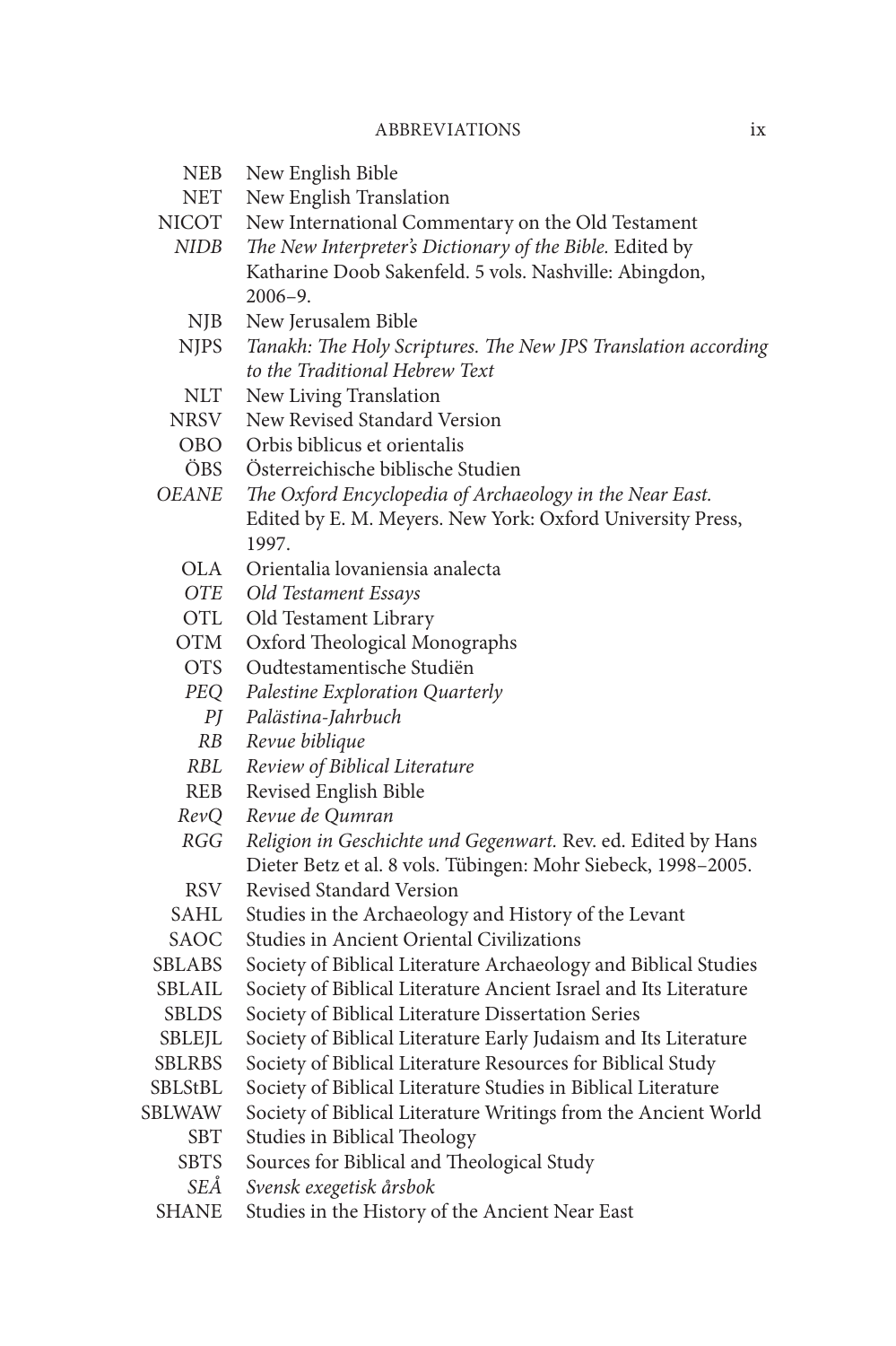#### x ABBREVIATIONS

| SJOT        | Scandinavian Journal of the Old Testament                       |
|-------------|-----------------------------------------------------------------|
| SOTSMS      | Society for Old Testament Studies Monograph Series              |
| StBoT       | Studien zu den Boğazköy-Texten                                  |
| <b>STDJ</b> | Studies on the Texts of the Desert of Judah                     |
| StPohl      | Studia Pohl                                                     |
| SubBi       | Subsidia biblica                                                |
| SWBA        | Social World of Biblical Antiquity                              |
| TA –        | Tel Aviv                                                        |
| TDOT        | Theological Dictionary of the Old Testament. Edited by G. J.    |
|             | Botterweck and H. Ringgren. Translated by J. T. Willis, G. W.   |
|             | Bromiley, and D. E. Green. Grand Rapids: Eerdmans, 1974-.       |
| THeth       | Texte der Hethiter                                              |
| TRE         | Theologische Realenzyklopädie. Edited by G. Krause and G.       |
|             | Müller. Berlin: de Gruyter, 1977-.                              |
| TynBul      | Tyndale Bulletin                                                |
|             | VT Vetus Testamentum                                            |
| VTSup       | Vetus Testamentum Supplements                                   |
| WBC         | Word Biblical Commentary                                        |
| WC.         | <b>Westminster Commentaries</b>                                 |
| WMANT       | Wissenschaftliche Monographien zum Alten und Neuen              |
|             | Testament                                                       |
| ZABR        | Zeitschrift für altorientalische und biblische Rechtsgeschichte |
| ZA          | Zeitschrift für Assyriologie                                    |
| ZAH         | Zeitschrift für Althebräistik                                   |
|             | ZAW Zeitschrift für die alttestamentliche Wissenschaft          |
| ZBK         | Zürcher Bibelkommentare                                         |
| ZDPV        | Zeitschrift des deutschen Palästina Vereins                     |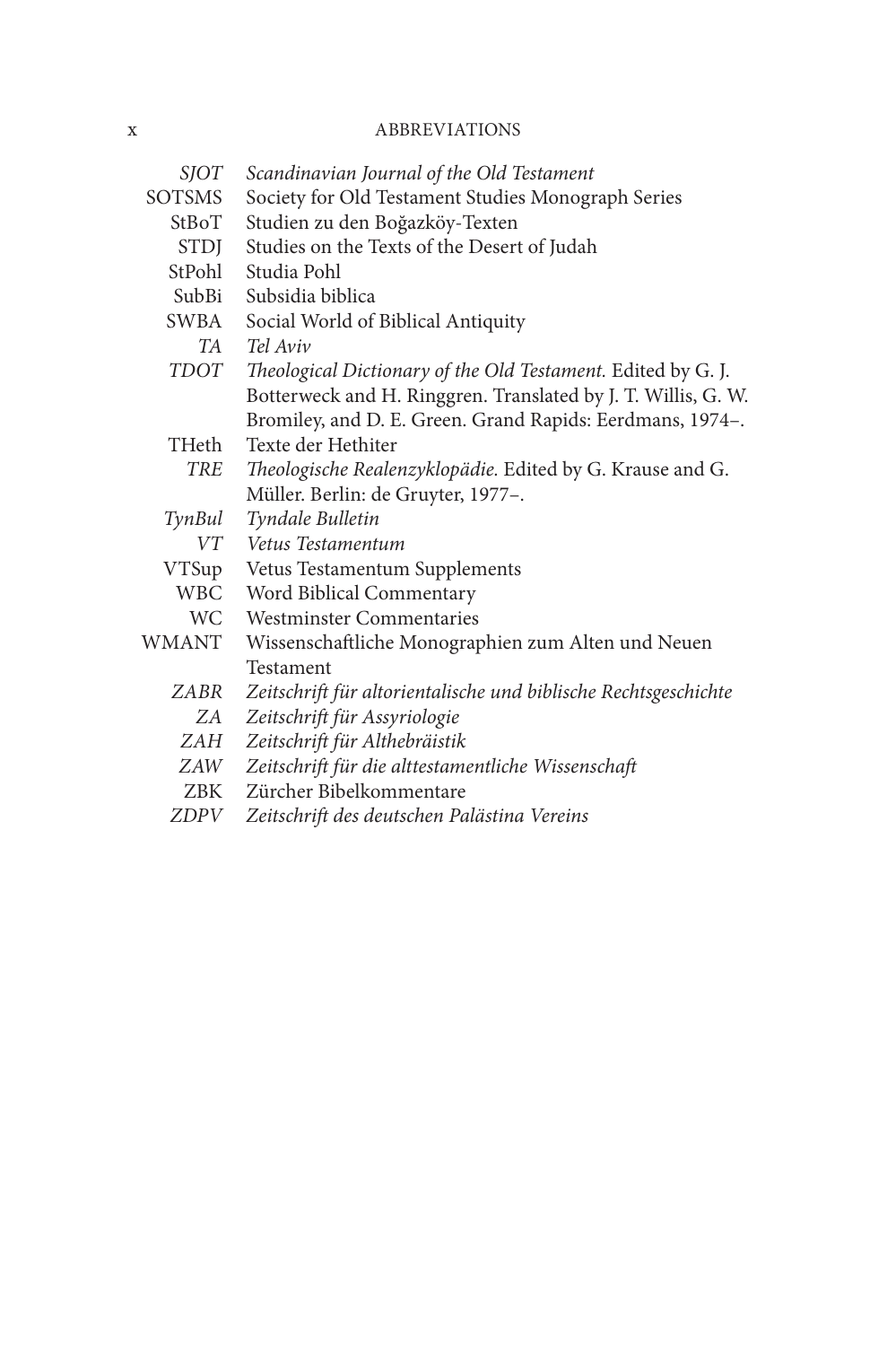#### **INTRODUCTION**

#### Mark Leuchter and Jeremy Hutton

Ancient Israel's priestly functionaries have always occupied a paramount position in the study of the Hebrew Bible, both in antiquity and in modern scholarship. Already in Julius Wellhausen's groundbreaking study of Israelite religion, attention was drawn to the central position of Aaronides, Zadokites, and Levites in the formation of the biblical corpus and the historical development of Israelite religious ideology and identity,<sup>1</sup> and countless important studies have followed in Wellhausen's wake. The antiquity and authenticity of the textual sources concerned with priests and Levites have time and time again been subjected to detailed scrutiny, the relationship between the various priestly houses serves as a point of departure for reconstructed histories of Israel's monarchic politics, and the distinctions between ranks and gradations of priests in a variety of compositions has fueled intense speculation regarding the various iterations of sacral activity as Israelite communities formed, dissolved, and reformed over time.<sup>2</sup> In recent decades, the study of Priestly language and ideology have further clarified the nuanced distinctions between different schools of Priestly thought;<sup>3</sup> these forays not only have provided important entrees into the understanding of ritual and concepts of holiness in Israelite religion but have contributed to new ways of understanding the growth of the biblical literature more broadly. They have also more clearly delineated the role of Priestly ideology in the shaping of

<sup>1.</sup> Julius Wellhausen, Prolegomena to the History of Israel (trans. J. S. Black and Allan Menzies, with a preface by W. Robertson Smith [1885]; repr., with a foreword by Douglas A. Knight; Atlanta: Scholars Press, 1994), 121–67.

<sup>2.</sup> See among others Kurt Möhlenbrink, "Die levitischen Überlieferungen des Alten Testaments," ZAW n.s. 11 (1934): 184–231; A. H. J. Gunneweg, Leviten und Priester: Hauptlinien der Traditionsbildung und Geschichte des israelitisch-jüdischen Kultpersonals (FRLANT 89; Göttingen: Vandenhoeck & Ruprecht, 1965); Aelred Cody, A History of Old Testament Priesthood (AnBib 35; Rome: Pontifical Biblical Institute, 1969); Frank Moore Cross, Canaanite Myth and Hebrew Epic: Essays in the History of the Religion of Israel (Cambridge, Mass.: Harvard University Press, 1973), 195–215.

<sup>3.</sup> Jacob Milgrom, Leviticus: A New Translation with Introduction and Commentary (3 vols.; AB 3, 3A, 3B; New York: Doubleday, 1991-2000); Israel Knohl, The Sanctuary of Silence: The Priestly Torah and the Holiness School (Minneapolis: Fortress, 1995).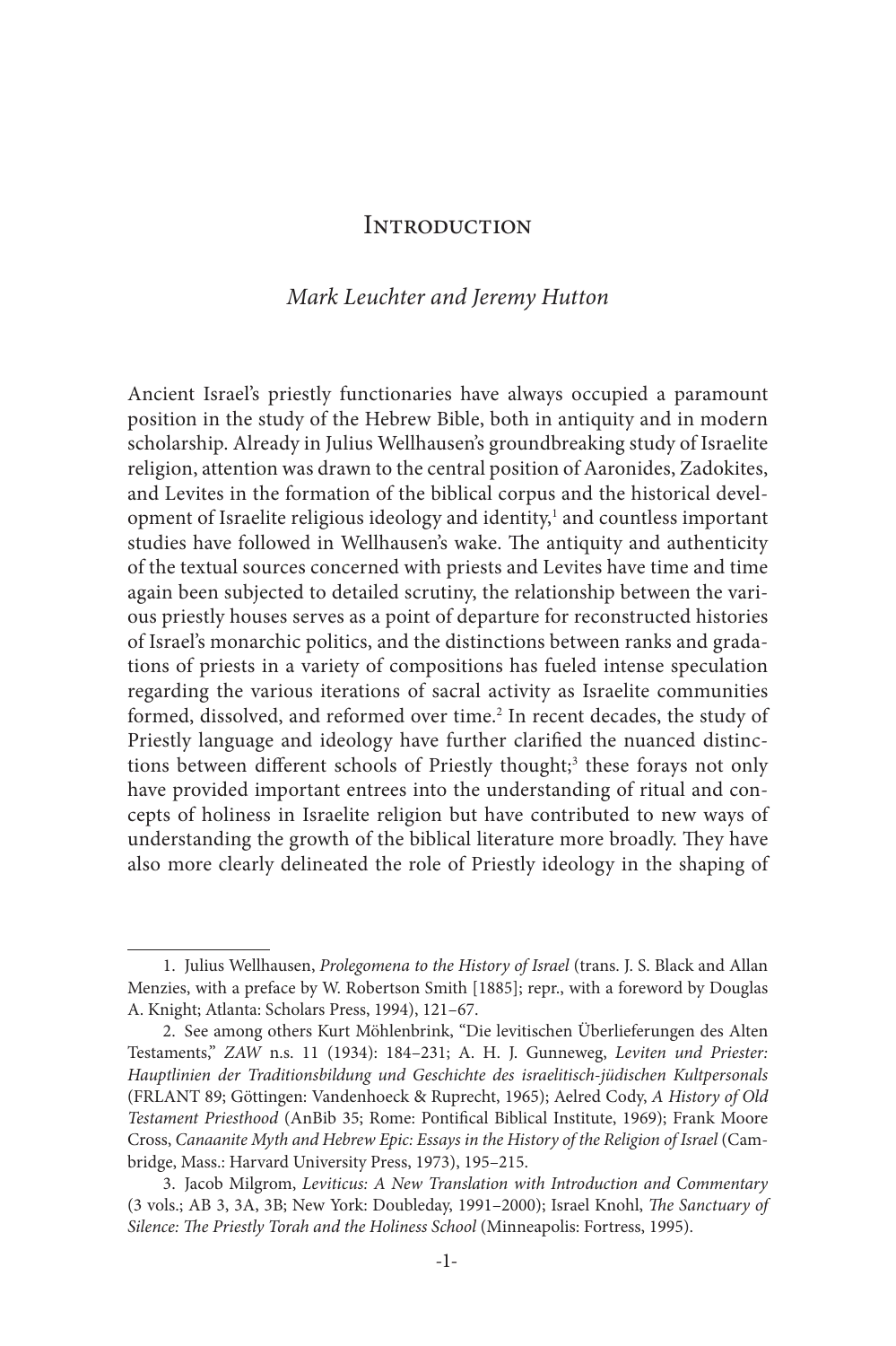major literary collections such as the Pentateuch, the Psalter, and the historiographic texts spanning Joshua–Kings.4

Yet despite more than a century of critical research, many problems continue to stand in the way of our understanding of the diversity, function, origins, influence, and legacy of priests and Levites as depicted in the Hebrew Bible. Virtually all scholars accept the broad division between Aaronide priests, on one hand, and Levites, on the other, with long-standing sacral and political rivalries defining the boundaries between them. Similarly, many have accepted a model seeing a relatively late, Persian-era reconciliation and orchestration of the priestly ranks, with Aaronides serving as the dominant priestly house governing temple affairs and Levites functioning as scribal and administrative mediators between the public and the ruling Aaronides.<sup>5</sup> However, there is little agreement regarding the topography of the road leading up to this late hierarchical ordering, and questions abound regarding the social location of the various priestly groups, the discrepancies in the depictions of their origins, the inconsistencies in sources regarding their ritual functions, the relationship between prophecy and the priesthood, and of course the thorny matter of dating the texts housing these collective data.

The impasse facing scholars studying Israel's priesthood in its manifold forms is, to some degree, rooted in the presuppositions and related limitations in defining the very terms "priest" and "Levite." The idea of priests representing a common ancient Near Eastern social typology set apart for cultic authority, ritual and ceremonial training, intercessory responsibility, and legal expertise is generally recognized, and studies into Israelite religion commonly accept that Israel's priestly figures should be viewed as part of the spectrum of ancient priesthood in cross-cultural perspective. However, while some scholars have worked from the position that priesthood was from the outset an exclusively hereditary status deriving primarily from Levite "tribal" ancestry,<sup>6</sup>

<sup>4.</sup> On the Pentateuch, see the collection of essays in Gary N. Knoppers and Bernard M. Levinson, eds., The Pentateuch as Torah: New Models for Understanding Its Promulgation and Acceptance (Winona lake, Ind.: Eisenbrauns, 2007); Eckart Otto and Reinhard Achenbach, eds., Deuteronomium zwischen Pentateuch und Deuteronomistischem Geschichtswerk (FRLANT 206; Göttingen: Vandenhoeck & Ruprecht, 2004). For a brief but illuminating examination of the Psalter, see Mark S. Smith, "The Levitical Redaction of the Psalter," ZAW 103 (1991): 258-63. On Joshua-Kings, see the recent study by Jeffrey C. Geoghegan, The Time, Place and Purpose of the Deuteronomistic History: The Evidence of "Until This Day" (BJS 347; Providence, R.I.: Brown Judaic Studies, 2006).

<sup>5.</sup> On the long process leading up to this ostensible reconciliation, see Joachim Schaper, Priester und Leviten im achämenidischen Juda: Studien zur Kult- und Socialgeschichte Israels in persischer Zeit (FAT 31; Tübingen: Mohr Siebeck, 2000).

<sup>6.</sup> Such, for example, is the view of Cody, History of Old Testament Priesthood, 29–38, 51, 58-60. More recently, Stephen L. Cook has advanced a similar position (The Social Roots of Biblical Yahwism [SBLStBL 8; Atlanta: Society of Biblical Literature, 2004], 55–57).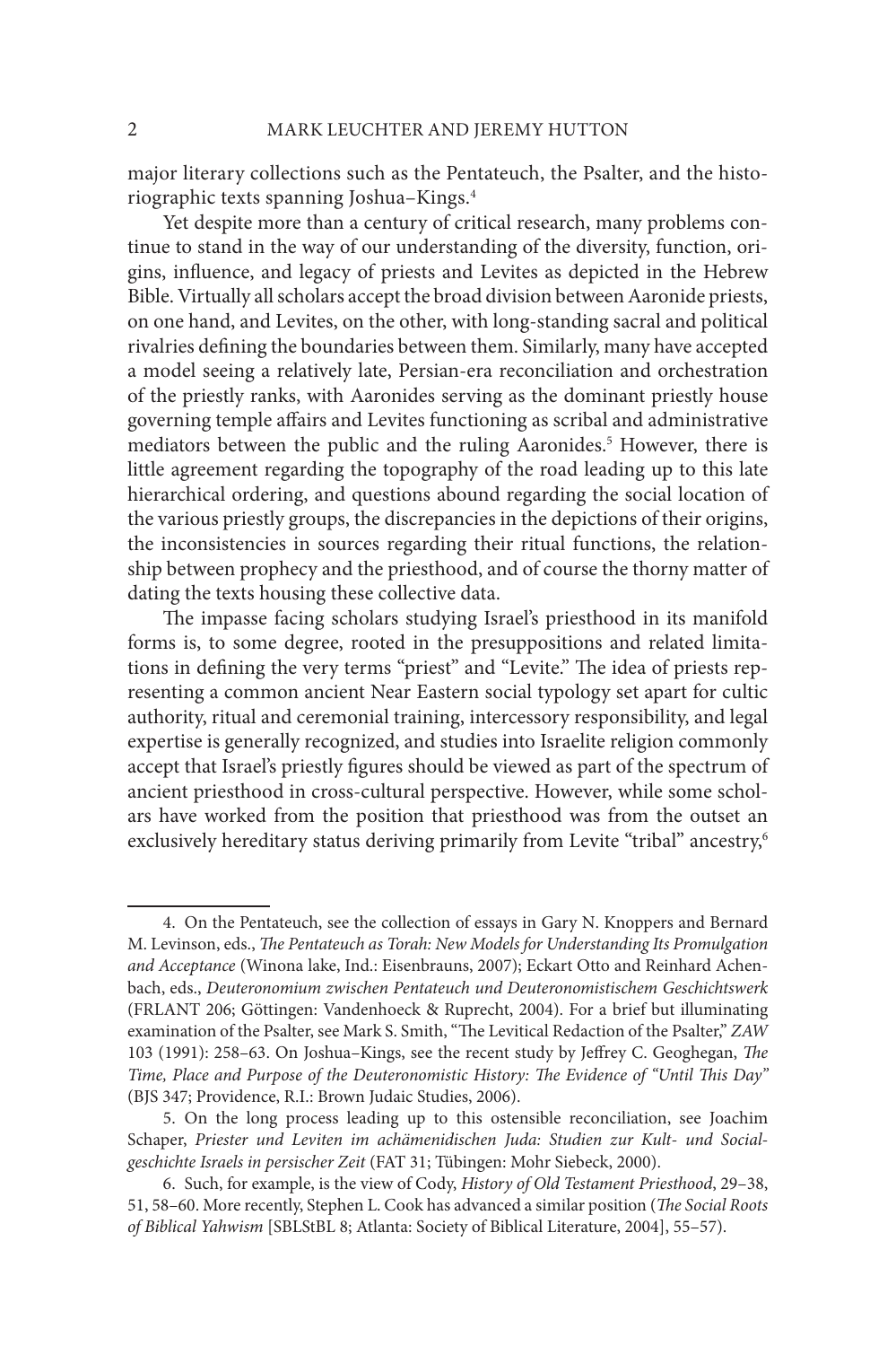others have pointed to permeability as a hallmark of the priesthood.<sup>7</sup> The term לוי ("attached [to]") is itself highly suggestive of this meaning,<sup>8</sup> indicating the method whereby local priesthoods grew over time through the incorporation of new members into their ranks,<sup>9</sup> as well as how these priestly clans amalgamated into larger social entities. At what point, then, does a firm distinction between "priest" and "Levite" emerge in Israelite religion? Who is responsible for creating this distinction, and what purpose does it serve? How does such a division in rank or typology reflect larger sociopolitical trends implicit in the biblical sources?

Related to these matters is the fact that priestly function is evident in one form or another among ostensibly lay figures as well throughout the Hebrew Bible, and thus a strict dichotomy between Israelite laity and Israelite priests is difficult to sustain. Recent important works on family religion in ancient Israel, for example, demonstrate the depth of cultic life within family units that complement (or in some cases, rival) the cultic authority of priests at a regional or even state sanctuary.10 Textual/linguistic, anthropological, and archaeological evidence points to different priestly roles not only within the more familiar typological categories ("altar priests" versus "lector priests,"11 or the depiction of Levites as scribes/librarians on one hand, militiamen on the other, or authoritative cultic functionaries on yet another), but also among

<sup>7.</sup> The fluidity of priestly status was discussed in the context of royal/administrative appointment by Gösta W. Ahlström, Royal Administration and National Religion in Ancient Palestine (SHANE 1; Leiden: Brill, 1982), 48-49. For a different approach to the issue of permeability and fluidity in priestly status, see Jeremy M. Hutton, "The Levitical Diaspora (I): A Sociological Comparison with Morocco's Ahansal," in Exploring the Longue Durée: Essays in Honor of Lawrence E. Stager (ed. J. David Schloen; Winona Lake, Ind.: Eisenbrauns, 2009), 227–30.

<sup>8.</sup> The etymology of the term is discussed by Karel van der Toorn, Family Religion in Babylonia, Syria, and Israel: Continuity and Change in the Forms of Religious Life (Studies in the History and Culture of the Ancient Near East 7; Leiden: Brill, 1996), 304; but cf. Cody, History of Old Testament Priesthood, 29–33.

<sup>9.</sup> See especially the brief discussion by Lawrence E. Stager, "The Archaeology of the Family in Ancient Israel," BASOR 260 (1985): 28.

<sup>10.</sup> Van der Toorn's monumental study Family Religion in Babylonia, Syria, and Israel set the agenda for contemporary discussion on this topic. See also Saul M. Olyan, "Family Religion in Israel and the Wider Levant of the First Millennium BCE," in Household and Family Religion in Antiquity (ed. John Bodel and Saul M. Olyan; Malden, Mass./Oxford: Blackwell, 2008), 113–26.

<sup>11.</sup> See especially the parallels discussed by Diana V. Edelman, "Of Priests and Prophets and Interpreting the Past: The Egyptian *HM-NTR* and *HRY-HBT* and the Judahite NABI<sup>2</sup>," in The Historian and the Bible: Essays in Honour of Lester L. Grabbe (ed. Philip R. Davies and Diana V. Edelman; LHBOTS 530; New York: T&T Clark International, 2010). A version of this paper was presented in the Priests and Levites in History and Traditions consultation at the 2009 annual meeting of the Society of Biblical Literature in New Orleans, Louisiana.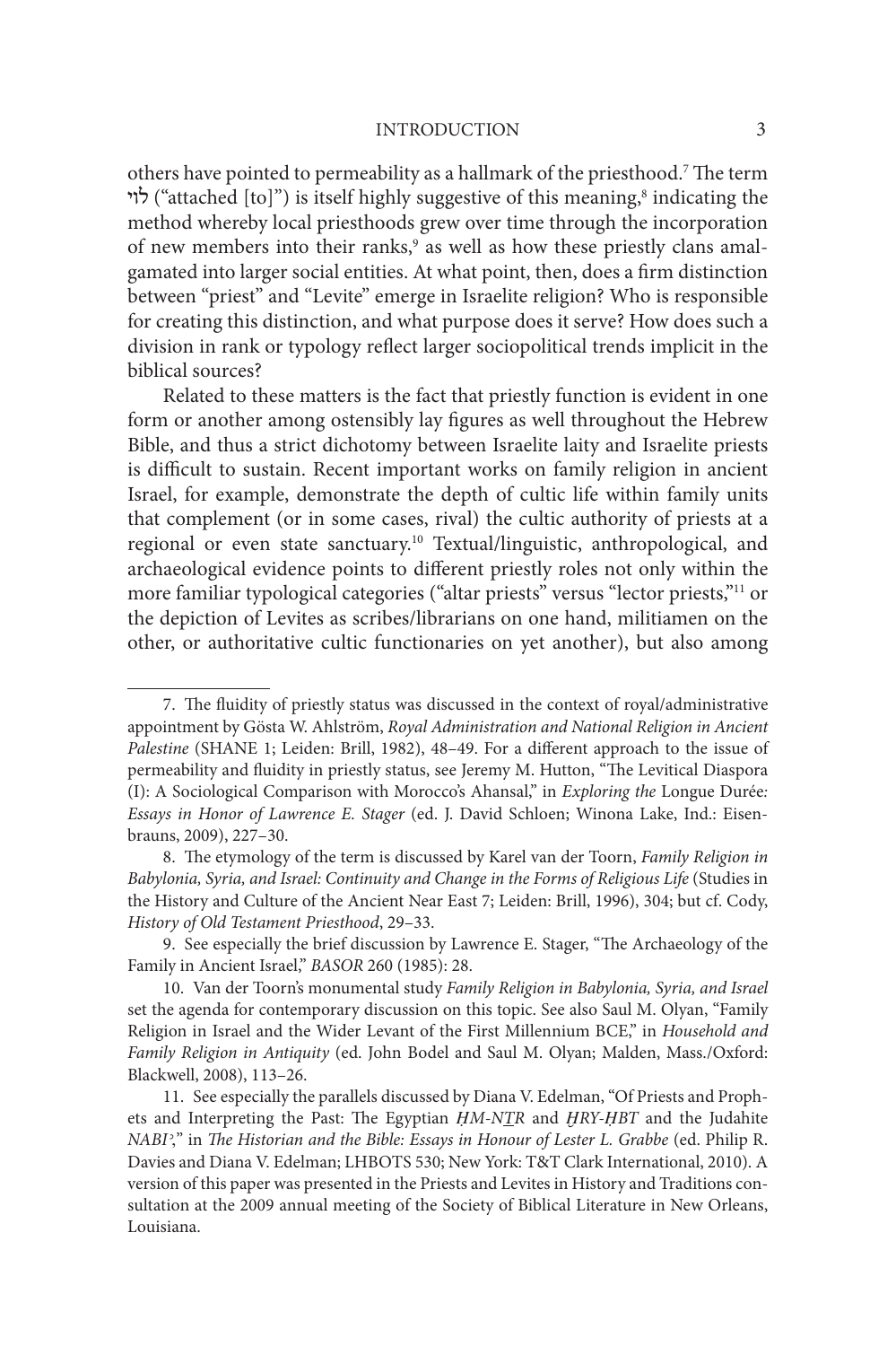the elders of a village or clan and the male and female heads of individual households.<sup>12</sup> Religious life in ancient Israel was not simply left in the charge of priests—Levite, Aaronide, or otherwise—but was a far more textured and complicated phenomenon in which priests played an important but by no means exclusive role. Where, in this network of cultic interaction, may one situate a dedicated priestly caste? How do the textual sources regarding this caste evidence awareness, acceptance, or repudiation of these features?

In addressing these textual sources, one encounters the persistent problem of literacy and scribal authority and the role that Aaronide priests and Levites played in the production of Israel's literature. The last two decades of research have yielded a picture of ancient Israel as a largely pre- or nonliterate culture, with only the priestly and royal/administrative elite possessing the facilities to produce significant and complex written materials.<sup>13</sup> For many scholars, even this becomes a possibility only fairly late in Israel's history, accompanying the rise of Judah in the late eighth century into full-fledged statehood capable of supporting a scribal infrastructure that could produce the materials currently found in the Hebrew Bible.14 Others still place the production of these materials later, in the Persian period, when the influence of the Persian imperial system provided a suitable background for the transmission of written tradition.15 In either case, these studies make the case that only within a complex state-sponsored matrix could Israelite priests draw from resources that would allow for the composition of texts. However, more recent research has challenged this paradigm and has demonstrated that scribalism existed beyond the confines of the royal court, the Jerusalem temple, or the offices of imperial administrators and was present already throughout the hinterland in the late Iron I–Iron IIa period.<sup>16</sup> This raises many questions regarding the role of texts in different

<sup>12.</sup> See Cook's discussion of the sacral role of elders (Social Roots, 195–230). On male and female leadership in the household cult, see Olyan, "Household Religion"; and Susan Ackerman, "At Home with the Goddess," in Symbiosis, Symbolism, and the Power of the Past: Canaan, Ancient Israel, and Their Neighbors from the Late Bronze Age through Roman Palaestina. Proceedings of the Centennial Symposium, W. F. Albright Institute of Archaeological Research and American Schools of Oriental Research, Jerusalem, May 29/31, 2000 (ed. William G. Dever and Seymour Gitin; Winona Lake, Ind.: Eisenbrauns, 2003), 455–65.

<sup>13.</sup> Ian M. Young, "Israelite Literacy: Interpreting the Evidence," VT 48 (1998): 239-53, 408–22; William M. Schniedewind, How the Bible Became a Book: The Textualization of Ancient Israel (New York/Cambridge: Cambridge University Press, 2004); David M. Carr, Writing on the Tablet of the Heart: Origins of Scripture and Literature (New York/Oxford: Oxford University Press, 2005), 116–21.

<sup>14.</sup> Scholars adopting this view routinely defer to the conclusions draw by David W. Jamieson-Drake, Scribes and Schools in Monarchic Judah: A Socio-Archaeological Approach (JSOTSup 109; Sheffield: Sheffield Academic Press, 1991).

<sup>15.</sup> Philip R. Davies, Scribes and Schools: The Canonization of the Hebrew Scriptures (Library of Ancient Israel; Louisville: Westminster John Knox, 1998), 65–71.

<sup>16.</sup> Ryan Byrne, "The Refuge of Scribalism in Iron I Palestine," BASOR 345 (2007):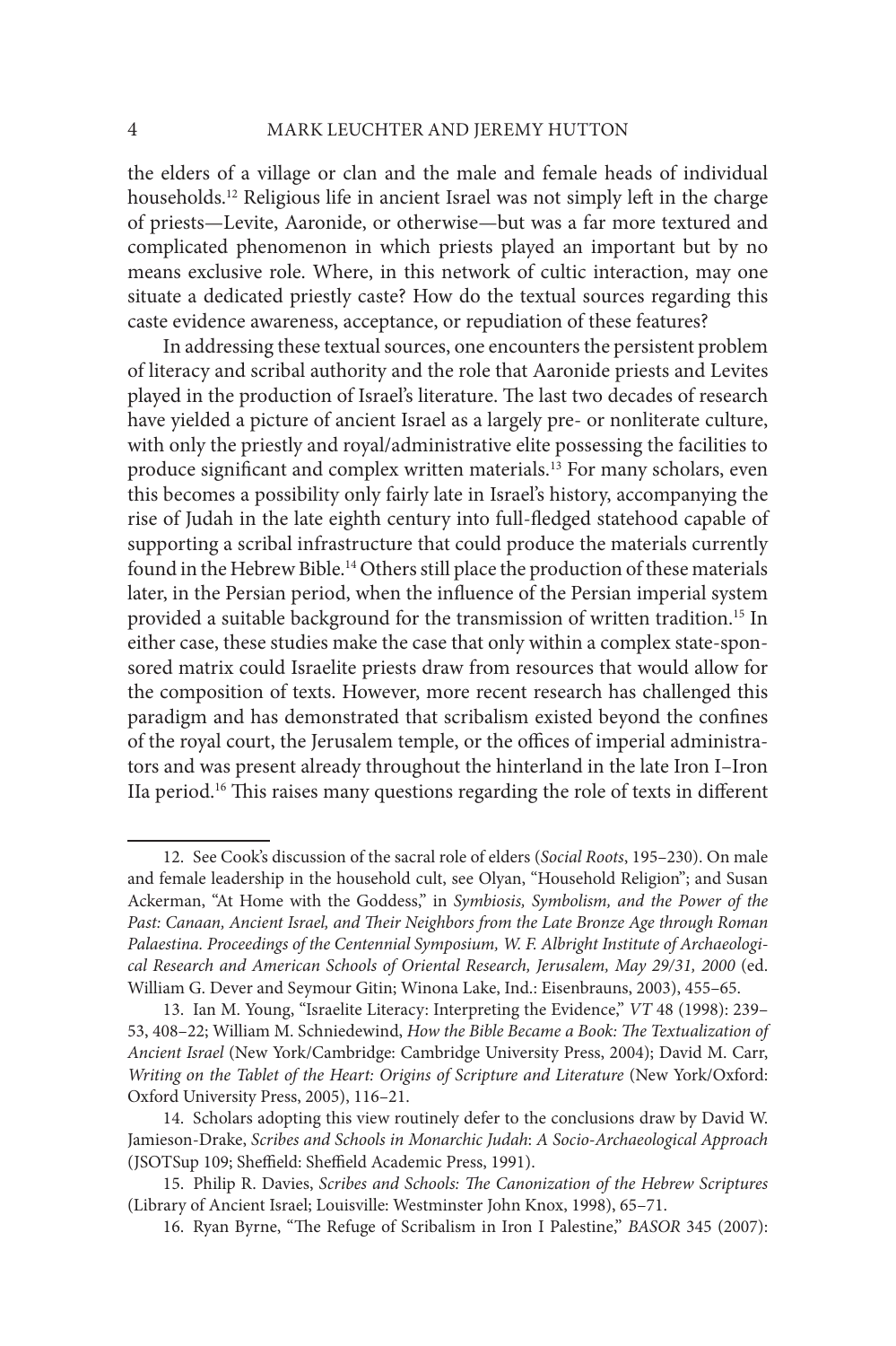historical and social contexts and the purpose of literature widely regarded as possessing priestly interest (the P document, Deuteronomy, various prophetic works, etc.). Were these works composed and cultivated by priests for their own literate circles (as is often thought) or with a larger audience in mind? Are the compositional techniques and hermeneutical strategies associated with the production of these texts solely the province of the scribes of the Jerusalem temple, or did they originate and continue to develop in other social environments? How do the "official" texts of the Jerusalem priestly establishment countenance the function of texts deriving from competing scribal circles?

The present volume emerged from the papers presented at the Society of Biblical Literature meetings in New Orleans (2009) and Atlanta (2010) in a newly formed program unit entitled "Priests and Levites in History and Tradition" and devoted to the aforementioned unresolved issues. The unit was formed to revisit some of the axiomatic assumptions that have led to scholarly impasses in research over the last several decades, as well as to establish new avenues of inquiry that have surfaced in recent scholarship both within and beyond the field of ancient Israelite religion and the Hebrew Bible. The papers presented at these sessions explored the place of priests and Levites in relation to the cult, kinship, literacy, sexual politics and gendered space, warfare, mythology, administration, and other components of Israelite life from a multitude of positions and perspectives, demonstrating the benefit of and indeed the need for interdisciplinary approaches to untying the knots that have hindered progress in the past. The present volume incorporates many of the papers presented at those SBL sessions as well as others traversing similar and closely related territories, with the aim of defining fruitful trajectories for further research.

Four essays under the rubric "Priests and Levites in Social Context" discuss historical and sociological aspects of Israel's religious functionaries. Ada Taggar-Cohen provides a comparison of Israelite (derived primarily from the so-called Priestly tradition) and Hittite models of priesthood, arguing for a number of functional and ideological parallels between the two. Susan Ackerman asks, "Who is sacrificing at Shiloh?" This question prompts an investigation into the ritual dynamics of ancient Israel's sanctuaries, with the conclusion that it was not the priests but rather the common folk ("non-elites"), who were engaged in the sacrificial acts. This conclusion indicates that there may have been more space for women in the ritual process than is often supposed. Jeremy Hutton provides a history of scholarship on the so-called Levitical cities, arguing that, although Wellhausen anticipated (and even established)

<sup>1-31;</sup> Jeremy M. Hutton, The Transjordanian Palimpsest: The Overwritten Texts of Personal Exile and Transformation in the Deuteronomistic History (BZAW 396; Berlin/New York: de Gruyter, 2009), 169-75; Seth L. Sanders, The Invention of Hebrew (Traditions; Champagne, Ill.: University of Illinois Press, 2009).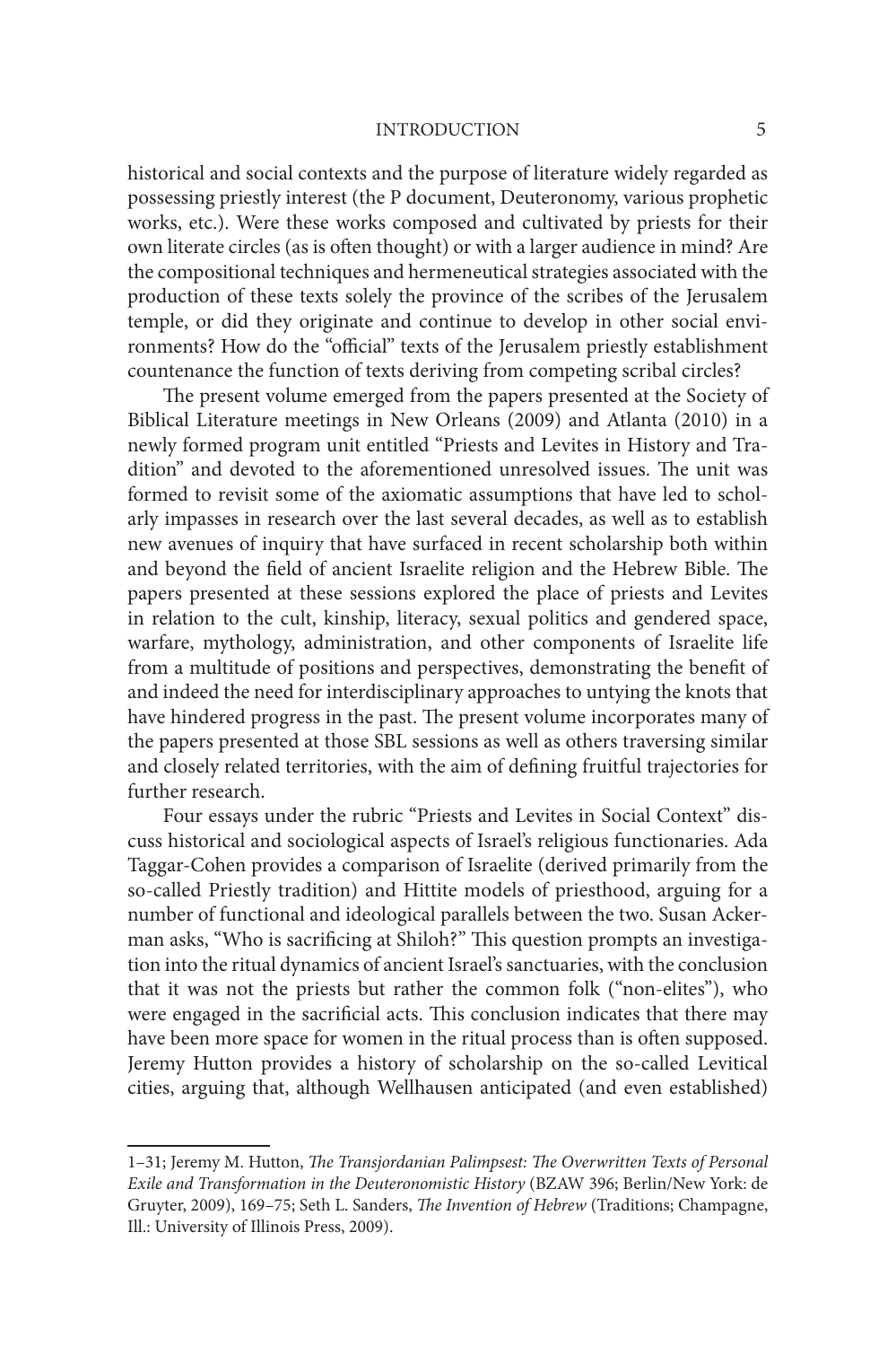the major foci of the study of Josh 21 and 1 Chr 6, a variety of methodologies will be needed—including social-scientific criticism—to solve the enigmatic puzzle of the cities. Sarah Shectman explores the complicated status (or, better, statuses) of women descended from and married to priests and other members of the tribe of Levi. She demonstrates ancient Israelite women's complex network of social relations in both everyday and ritual contexts, including sexuality, mourning, and eating taboos.

A second group of four essays examines "Priests and Levites in Scriptural Context." Joel Baden analyzes the pentateuchal traditions concerning the origins of the Levites' claims to special status as devotees of Yhwh. He argues that the Yahwistic author utilized two complementary traditions of the Levites' violent origins—in one tradition, they were landless; in the other, they were completely dedicated to the service of Yhwh—to build up the J source's picture of that tribe. Cory Crawford probes the similarities and differences between the literary recollections of the temple in Jerusalem and the tabernacle in order to further understand the relationship between these two structures. Peter Altmann contrasts American and (Continental) European approaches to texts dealing with the Levites and priests, focusing on Deut 18:1–8. He concludes that each group has something to learn from the methodologies and conclusions of the other. In an excellent example of Altmann's "American approach," Stephen L. Cook combines biblical research with social-scientific investigation in order to interrogate the interaction between Deuteronomy (esp. 18:1–8) and the book of Jeremiah. He examines some of the tensions between these books' respective attempts to deal with Levites' disenfranchisement, discovering that Jeremiah's denunciation of the centralized cult in Jerusalem threatened to undo the Levites' economic and political gains that had only recently been made by the dissemination of Deuteronomy, with its pro-Levitical agenda.

Finally, the third group of essays focuses on "Priests and Levites in Exegetical Context." These essays have in common an interest in textual appropriations of Levitical and priestly traditions during the Persian and Hellenistic periods. In an essay inspired by what Altmann has called "European approaches" to priestly and Levitical texts, Mark Christian examines three biblical pericopae (Neh 8; Lev 17–26; and Deut 16:18–18:22) in redaction-critical perspective, teasing out their respective presentations of the complicated interactions among priest, prophet, and layperson. Jeffrey Stackert compares the perquisites assigned to the Levites in a few passages from Deuteronomy (notably, e.g., Deut 18:1–8) and in those passages' reformulation in the Temple Scroll. Stackert argues that the latter text has made several innovations, elevating the Levites' status while at the same time maintaining the strict distinction between Levites and Aaronide priests found in other biblical traditions. Finally, Mark Leuchter's concluding essay provides a reflection on the streams of tradition both received and augmented in the book of Daniel. He argues that the book occupies a medial position in a cultural development moving